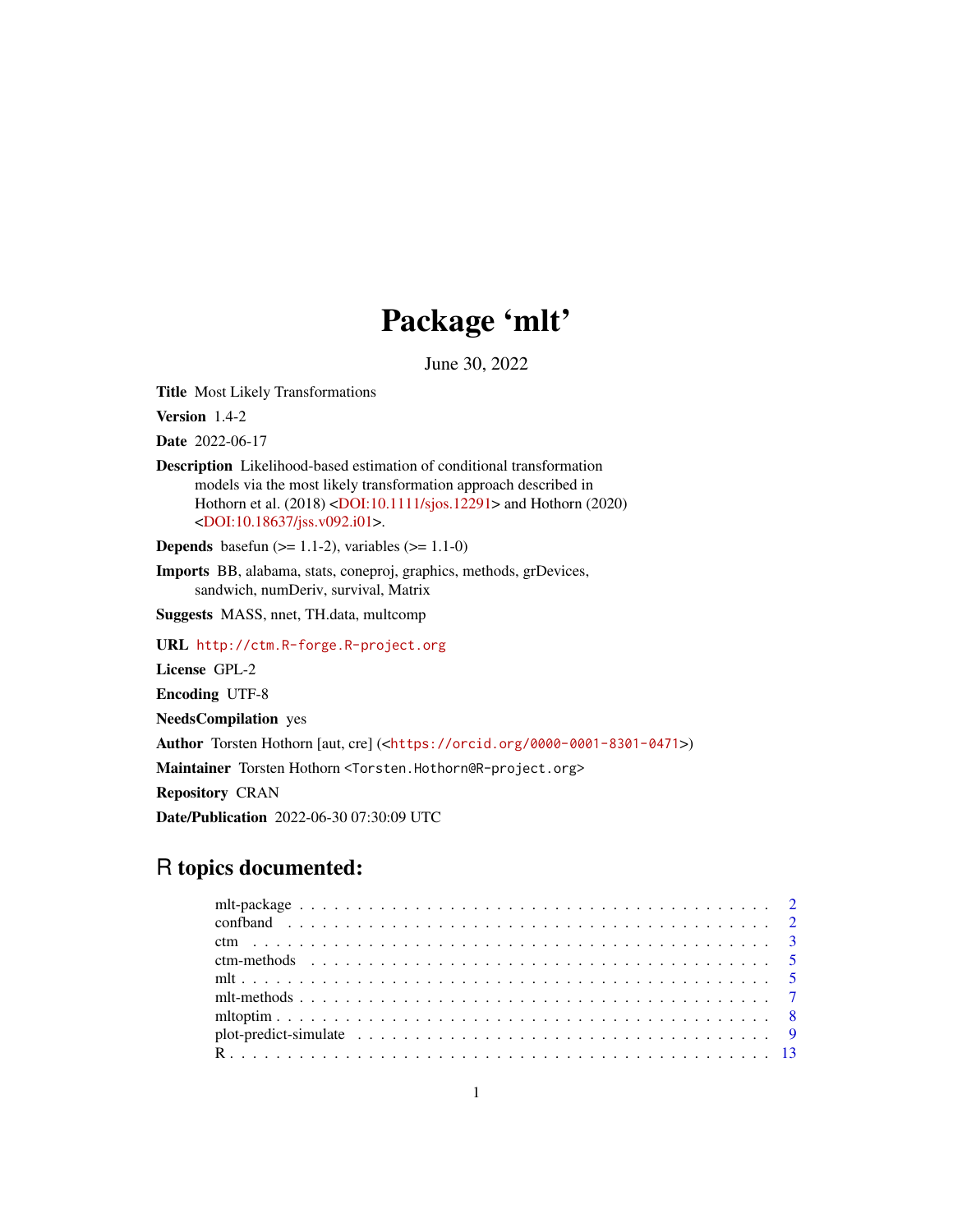#### <span id="page-1-0"></span>2 confband control of the control of the confband confband confband confband confband confband confband confband conf

#### **Index** [17](#page-16-0)

#### mlt-package *General Information on the* mlt *Package*

#### Description

The mlt package implements maximum likelihood estimation in conditional transformation models as introduced by Hothorn et al. (2020).

An introduction to the package is available in the mlt package vignette from package mlt.docreg (Hothorn, 2020).

A short talk on most likely transformations is available from [https://channel9.msdn.com/Events](https://channel9.msdn.com/Events/useR-international-R-User-conference/useR2016/Most-Likely-Transformations)/ [useR-international-R-User-conference/useR2016/Most-Likely-Transformations](https://channel9.msdn.com/Events/useR-international-R-User-conference/useR2016/Most-Likely-Transformations).

Novice users might find the high(er) level interfaces offered by package tram more convenient.

#### Author(s)

This package is authored by Torsten Hothorn <Torsten.Hothorn@R-project.org>.

#### References

Torsten Hothorn, Lisa Moest, Peter Buehlmann (2018), Most Likely Transformations, *Scandinavian Journal of Statistics*, 45(1), 110–134, [doi:10.1111/sjos.12291.](https://doi.org/10.1111/sjos.12291)

Torsten Hothorn (2020), Most Likely Transformations: The mlt Package, *Journal of Statistical Software*, 92(1), 1–68, [doi:10.18637/jss.v092.i01](https://doi.org/10.18637/jss.v092.i01)

confband *Confidence Bands*

#### Description

Confidence bands for transformation, distribution, survivor or cumulative hazard functions

```
confband(object, new data, level = 0.95, ...)## S3 method for class 'mlt'
confband(object, newdata, level = 0.95,
       type = c("trafo", "distribution", "survivor", "cumhazard"),
      K = 20, cheat = K, ...)
```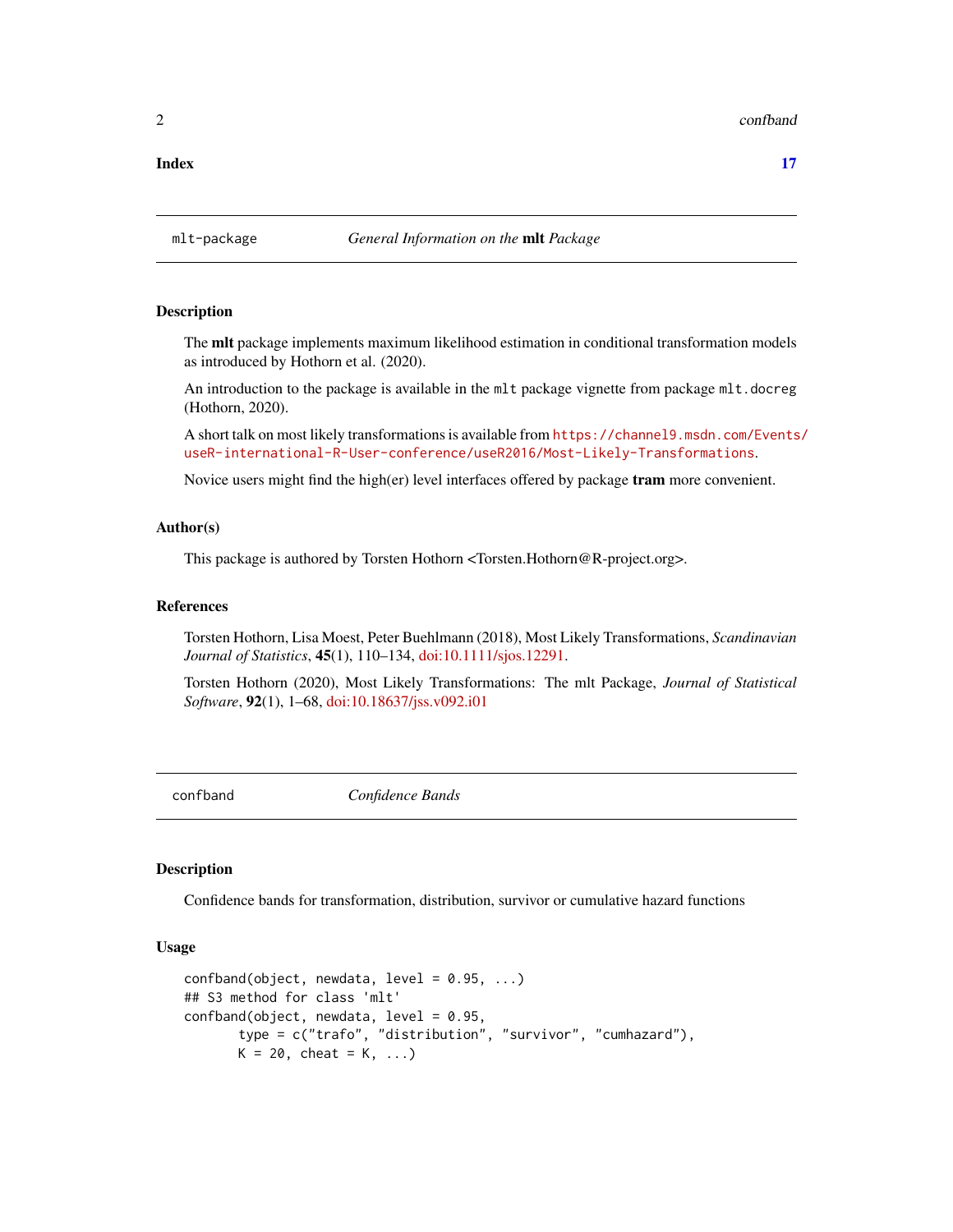#### <span id="page-2-0"></span>ctm 3

#### Arguments

| object  | an object of class mlt                                                                                     |
|---------|------------------------------------------------------------------------------------------------------------|
| newdata | a data frame of observations                                                                               |
| level   | the confidence level                                                                                       |
| type    | the function to compute the confidence band for                                                            |
| K.      | number of grid points the function is evaluated at                                                         |
| cheat   | number of grid points the function is evaluated at when using the quantile ob-<br>tained for K grid points |
| $\cdot$ | additional arguments to confint.glht                                                                       |
|         |                                                                                                            |

#### Details

The function is evaluated at K grid points and simultaneous confidence intervals are then interpolated in order to construct the band.

A smoother band can be obtained by setting cheat to something larger than K: The quantile is obtained for K grid points but the number of evaluated grid points cheat can be much larger at no additional cost. Technically, the nominal level is not maintained in this case but the deviation will be small for reasonably large K.

#### Value

For each row in newdata the function and corresponding confidence band evaluated at the K (or cheat) grid points is returned.

<span id="page-2-1"></span>ctm *Conditional Transformation Models*

#### Description

Specification of conditional transformation models

```
ctm(response, interacting = NULL, shifting = NULL, scaling = NULL,
   scale_shift = FALSE, data = NULL,
    todistr = c("Normal", "Logistic", "MinExtrVal", "MaxExtrVal",
                "Exponential", "Laplace", "Cauchy"),
    sumconstr = inherits(interacting, c("formula", "formula_basis")), ...)
```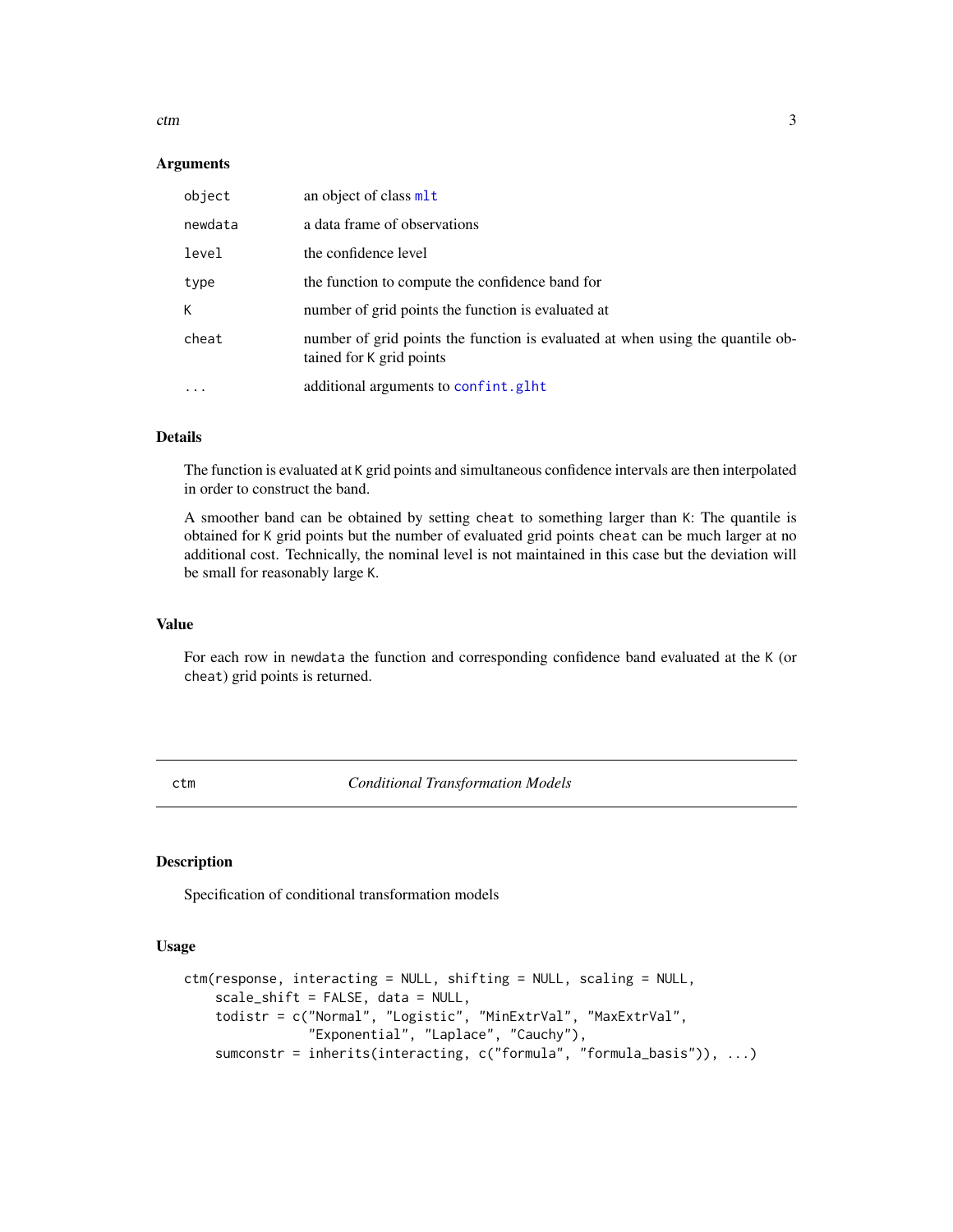#### <span id="page-3-0"></span>Arguments

| response    | a basis function, ie, an object of class basis                                                                               |
|-------------|------------------------------------------------------------------------------------------------------------------------------|
| interacting | a basis function, ie, an object of class basis                                                                               |
| shifting    | a basis function, ie, an object of class basis                                                                               |
| scaling     | a basis function, ie, an object of class basis                                                                               |
| scale_shift | a logical choosing between two different model types in the presence of a scaling<br>term                                    |
| data        | either a data, frame containing the model variables or a formal description of<br>these variables in an object of class vars |
| todistr     | a character vector describing the distribution to be transformed                                                             |
| sumconstr   | a logical indicating if sum constraints shall be applied                                                                     |
| $\cdot$     | arguments to as basis when shifting is a formula                                                                             |

#### Details

Specification of a transformation model of the form

$$
P(Y \le y \mid X = x) = F_Z(\sqrt{\exp(s(x)^{\top}\gamma)}[(a(y) \otimes b(x))^{\top}\vartheta] + d(x)^{\top}\beta)
$$

(scale\_shift = FALSE) or

$$
P(Y \le y \mid X = x) = F_Z(\sqrt{\exp(s(x)^{\top}\gamma)}[(a(y) \otimes b(x))^{\top}\vartheta + d(x)^{\top}\beta])
$$

(scale\_shift = TRUE) with bases  $a(y)$  (response),  $b(x)$  (interacting),  $d(x)$  (shifting), and  $s(x)$  (scaling). All except response can be missing (in this case an unconditional distribution is estimated).

This function only specifies the model which can then be fitted using  $mlt$ . The shift term is positive by default.

Possible choices of the distributions the model transforms to (the inverse link functions  $F_Z$ ) include the standard normal ("Normal"), the standard logistic ("Logistic"), the standard minimum extreme value ("MinExtrVal", also known as Gompertz distribution), and the standard maximum extreme value ("MaxExtrVal", also known as Gumbel distribution) distributions. The exponential distribution ("Exponential") can be used to fit Aalen additive hazard models. Laplace and Cauchy distributions are also available.

#### Value

An object of class ctm.

#### References

Torsten Hothorn, Lisa Moest, Peter Buehlmann (2018), Most Likely Transformations, *Scandinavian Journal of Statistics*, 45(1), 110–134, [doi:10.1111/sjos.12291.](https://doi.org/10.1111/sjos.12291)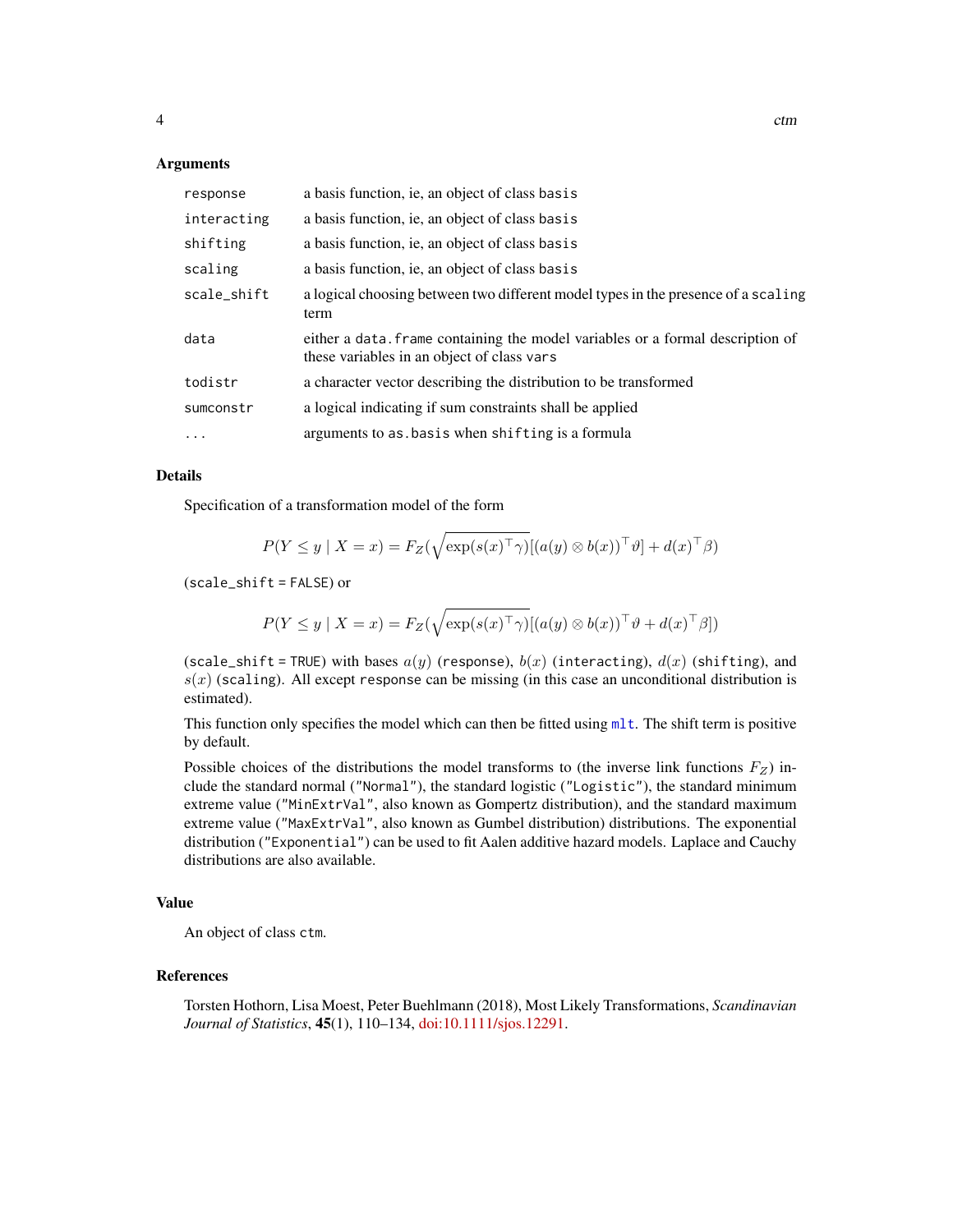<span id="page-4-0"></span>

#### Description

Methods for objects of class ctm

#### Usage

```
## S3 method for class 'ctm'
variable.names(object,
              which = c("all", "response", "interacting",
                        "shifting", "scaling"),
              ...)
## S3 method for class 'ctm'
coef(object, ...)
```
#### Arguments

| object                  | an unfitted conditional transformation model as returned by ctm |
|-------------------------|-----------------------------------------------------------------|
| which                   | a character specifying which names shall be returned            |
| $\cdot$ $\cdot$ $\cdot$ | additional arguments                                            |

### Details

coef can be used to get and set model parameters.

<span id="page-4-1"></span>

mlt *Most Likely Transformations*

#### Description

Likelihood-based model estimation in conditional transformation models

```
mlt(model, data, weights = NULL, offset = NULL, fixed = NULL, theta = NULL,
    pstart = NULL, scale = FALSE, dofit = TRUE, optim = mltoptim())
```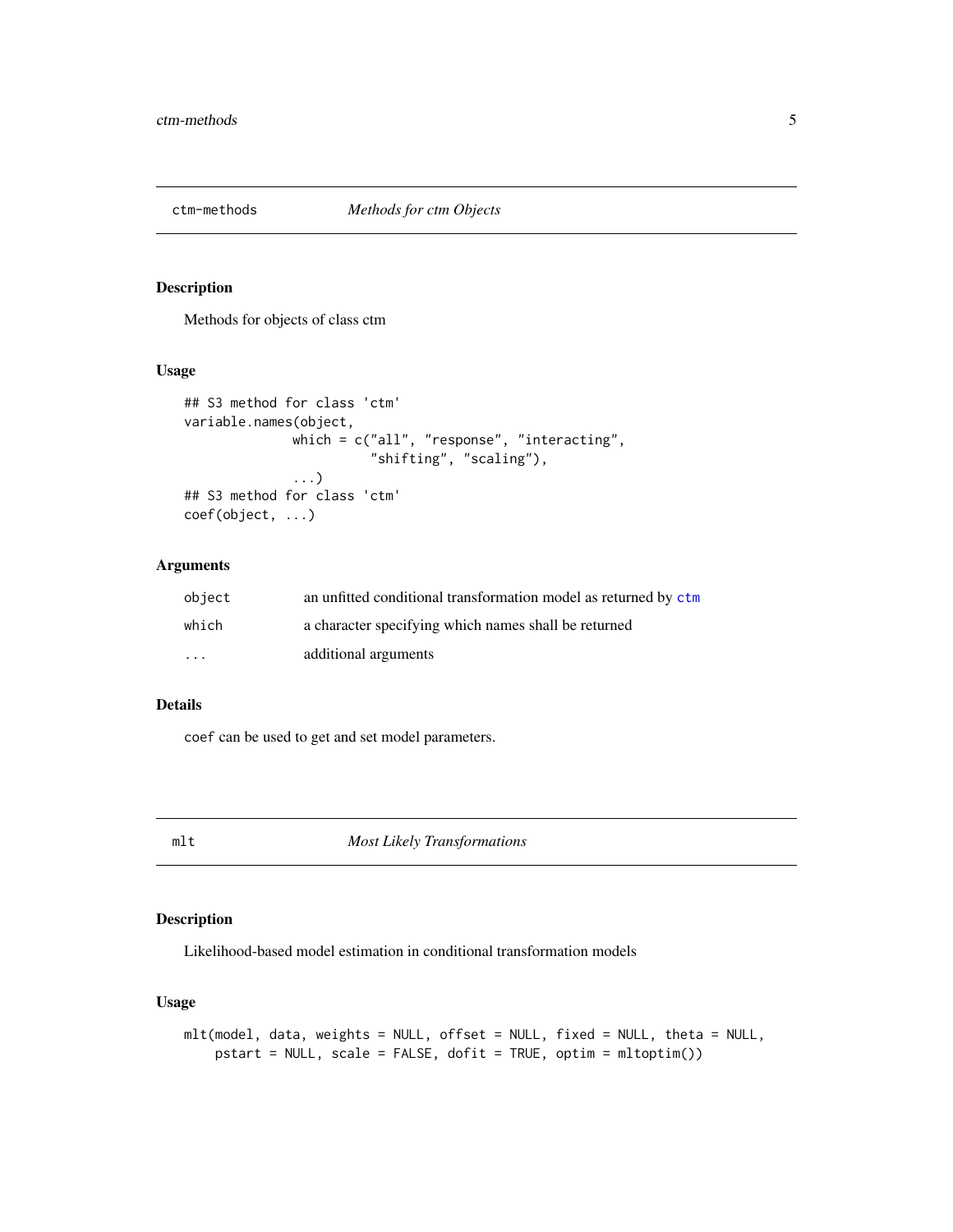#### <span id="page-5-0"></span>Arguments

| model   | a conditional transformation model as specified by ctm                                                                |
|---------|-----------------------------------------------------------------------------------------------------------------------|
| data    | a data. frame containing all variables specified in model                                                             |
| weights | an optional vector of case weights                                                                                    |
| offset  | an optional vector of offset values; offsets are not added to an optional scaling<br>$term (see link {ctm})$          |
| fixed   | a named vector of fixed regression coefficients; the names need to correspond to<br>column names of the design matrix |
| theta   | optional starting values for the model parameters                                                                     |
| pstart  | optional starting values for the distribution function evaluated at the data                                          |
| scale   | a logical indicating if (internal) scaling shall be applied to the model coefficients                                 |
| dofit   | a logical indicating if the model shall be fitted to the data (TRUE) or not                                           |
| optim   | a list of functions implementing suitable optimisers                                                                  |

#### Details

This function fits a conditional transformation model by searching for the most likely transformation as described in Hothorn et al. (2018) and Hothorn (2020).

#### Value

An object of class mlt with corresponding methods.

#### References

Torsten Hothorn, Lisa Moest, Peter Buehlmann (2018), Most Likely Transformations, *Scandinavian Journal of Statistics*, 45(1), 110–134, [doi:10.1111/sjos.12291.](https://doi.org/10.1111/sjos.12291)

Torsten Hothorn (2020), Most Likely Transformations: The mlt Package, *Journal of Statistical Software*, 92(1), 1–68, [doi:10.18637/jss.v092.i01](https://doi.org/10.18637/jss.v092.i01)

#### Examples

```
### set-up conditional transformation model for conditional
### distribution of dist given speed
dist <- numeric_var("dist", support = c(2.0, 100), bounds = c(0, Inf))
speed \le numeric_var("speed", support = c(5.0, 23), bounds = c(0, Inf))
ctmm <- ctm(response = Bernstein_basis(dist, order = 4, ui = "increasing"),
            interacting = Bernstein_basis(speed, order = 3))
### fit model
mltm <- mlt(ctmm, data = cars)
### plot data
plot(cars)
### predict quantiles and overlay data with model via a "quantile sheet"
q \leq predict(mltm, newdata = data.frame(speed = 0:24), type = "quantile",
```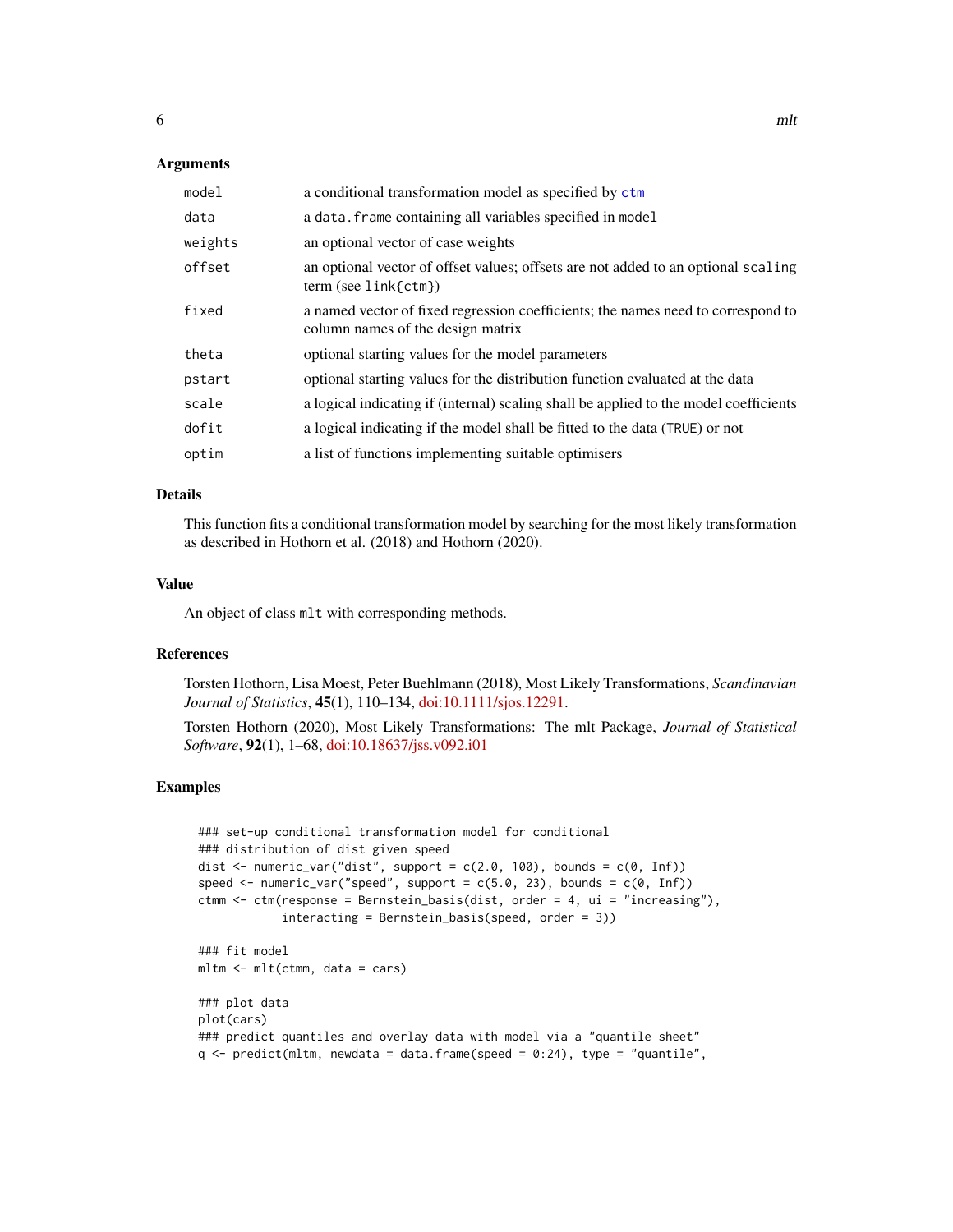<span id="page-6-0"></span>mlt-methods 7

```
p = 2:8 / 10, K = 500tmp \leftarrow apply(q, 1, function(x) lines(0:24, x, type = "l"))
```
mlt-methods *Methods for mlt Objects*

#### Description

Methods for objects of class mlt

```
## S3 method for class 'mlt'
coef(object, fixed = TRUE, ...)coef(object) <- value
## S3 method for class 'mlt'
weights(object, ...)
## S3 method for class 'mlt'
logLik(object, parm = coef(object, fixed = FALSE), w = NULL, newdata, ...)
## S3 method for class 'mlt'
vcov(object, parm = coef(object, fixed = FALSE), complete = FALSE, ...)
Hessian(object, ...)
## S3 method for class 'mlt'
Hessian(object, parm = coef(object, fixed = FALSE), ...)
Gradient(object, ...)
## S3 method for class 'mlt'
Gradient(object, parm = coef(object, fixed = FALSE), ...)
## S3 method for class 'mlt'
estfun(object, parm = coef(object, fixed = FALSE),
      w = NULL, newdata, ...)
## S3 method for class 'mlt'
residuals(object, parm = coef(object, fixed = FALSE),
       w = NULL, newdata, what = c("shifting", "scaling"), ...)
## S3 method for class 'mlt'
mkgrid(object, n, ...)
## S3 method for class 'mlt'
bounds(object)
## S3 method for class 'mlt'
variable.names(object, ...)
## S3 method for class 'mlt_fit'
update(object, weights = stats::weights(object),
     subset = NULL, offset = object$offset, theta = coef(object, fixed = FALSE),
       fixed = NULL, ...## S3 method for class 'mlt'
as.mlt(object)
```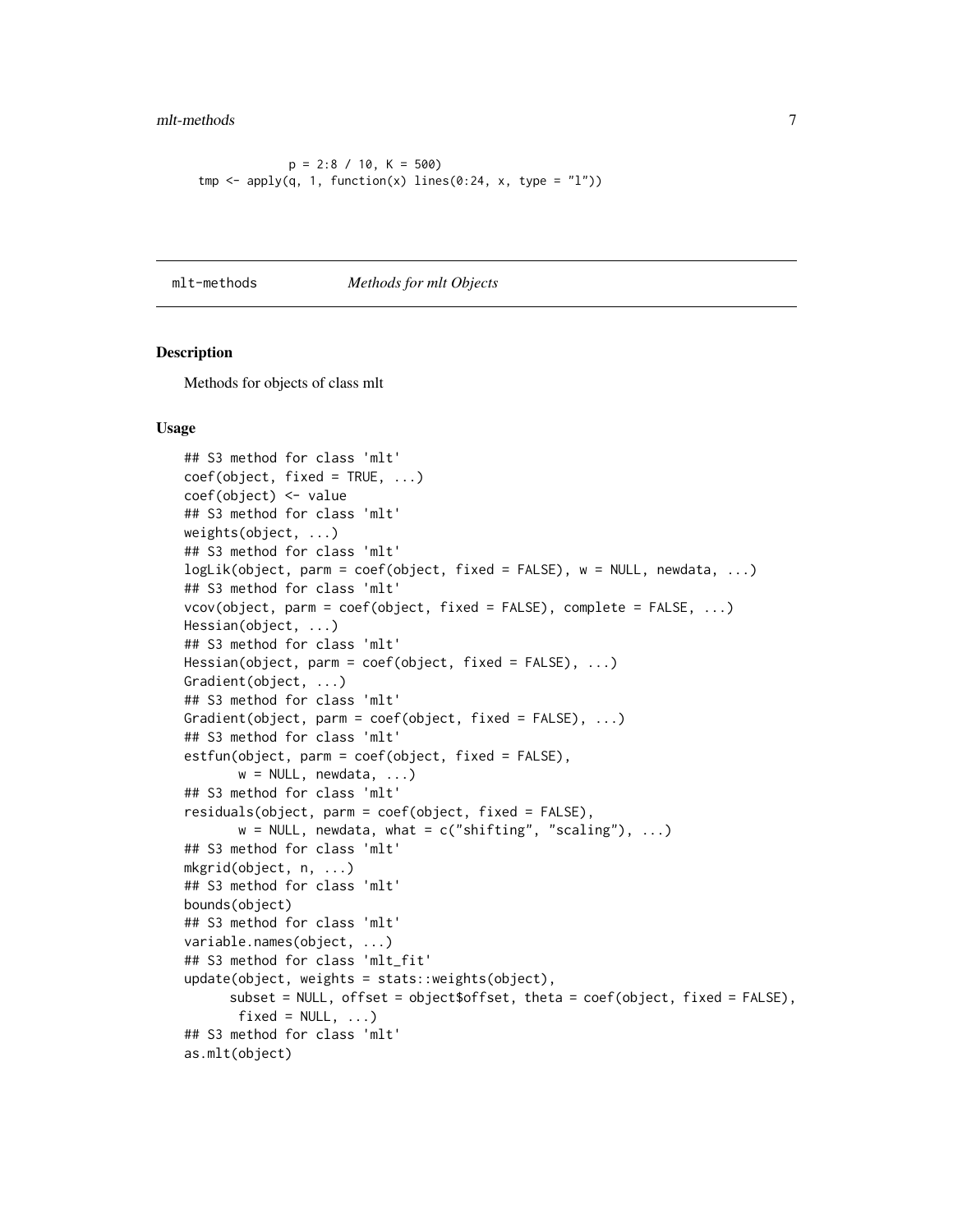#### <span id="page-7-0"></span>Arguments

| object   | a fitted conditional transformation model as returned by mlt                                                                                                                                                                                                     |
|----------|------------------------------------------------------------------------------------------------------------------------------------------------------------------------------------------------------------------------------------------------------------------|
| fixed    | a logical indicating if only estimated coefficients (fixed = FALSE) should be<br>returned OR (for update) a named vector of fixed regression coefficients; the<br>names need to correspond to column names of the design matrix                                  |
| value    | coefficients to be assigned to the model                                                                                                                                                                                                                         |
| parm     | model parameters                                                                                                                                                                                                                                                 |
| W        | model weights                                                                                                                                                                                                                                                    |
| what     | type of residual: shifting means score with respect to a constant intercept for<br>the shift term and scaling means score with respect to a constant intercept in<br>the scaling term. This works whether or not such terms are actually present in<br>the model |
| weights  | model weights                                                                                                                                                                                                                                                    |
| newdata  | an optional data frame of new observations. Allows evaluation of the log-<br>likelihood for a given model object on these new observations. The parameters<br>parm and w are ignored in this situation.                                                          |
| n        | number of grid points                                                                                                                                                                                                                                            |
| subset   | an optional integer vector indicating the subset of observations to be used for<br>fitting.                                                                                                                                                                      |
| offset   | an optional vector of offset values                                                                                                                                                                                                                              |
| theta    | optional starting values for the model parameters                                                                                                                                                                                                                |
| complete | currently ignored                                                                                                                                                                                                                                                |
| $\cdots$ | additional arguments                                                                                                                                                                                                                                             |

#### Details

coef can be used to get and set model parameters, weights and logLik extract weights and evaluate the log-likelihood (also for parameters other than the maximum likelihood estimate). Hessian returns the Hessian and vcov the inverse thereof. Gradient gives the negative gradient (sum of the score contributions) and estfun the negative score contribution by each observation. mkgrid generates a grid of all variables (as returned by variable.names) in the model. update allows refitting the model with alternative weights and potentially different starting values. bounds gets bounds for bounded variables in the model.

mltoptim *Control Optimisation*

#### Description

Define optimisers and their control parameters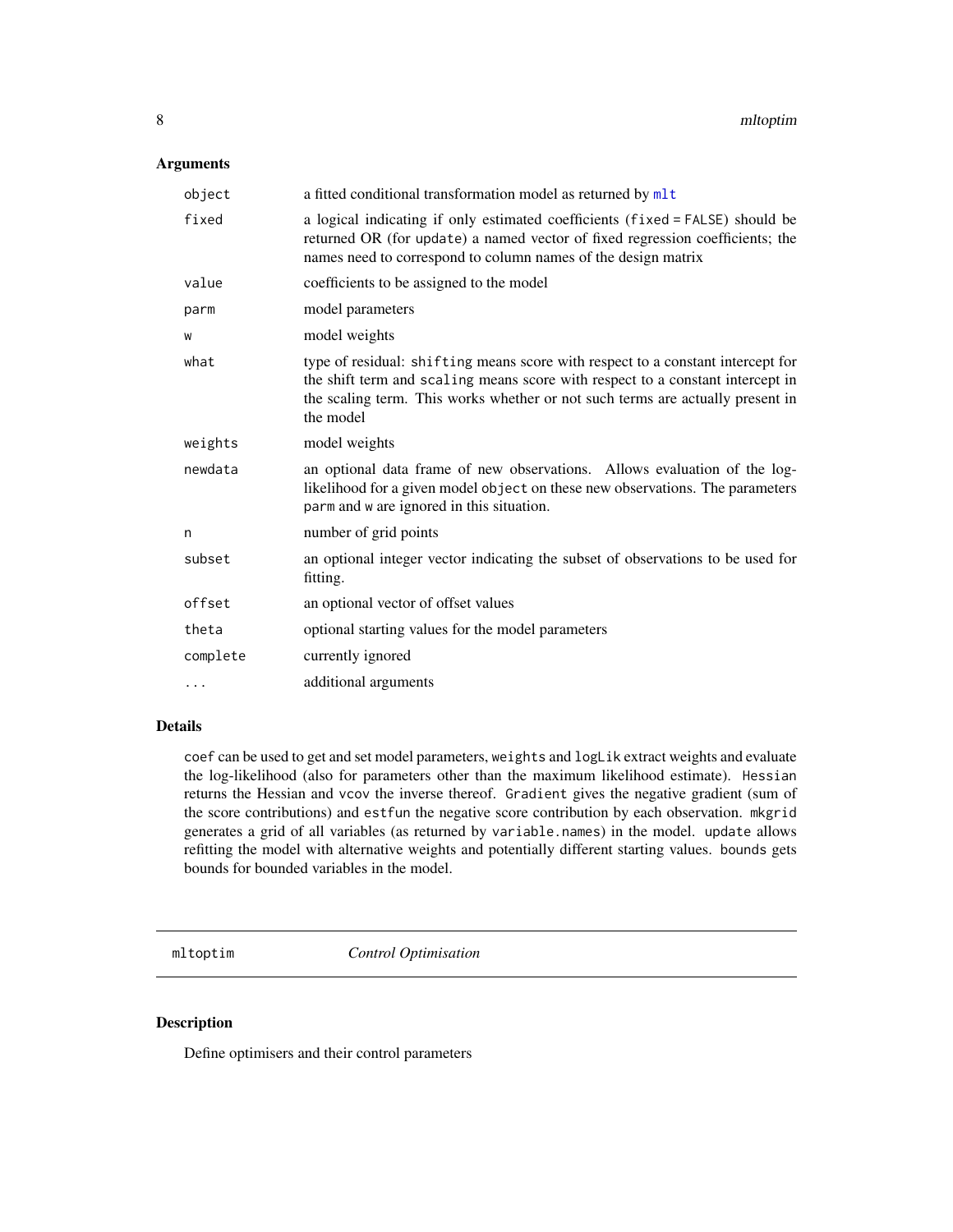#### <span id="page-8-0"></span>Usage

```
mltoptim(auglag = list(maxtry = 5, kkt2. check = FALSE),spg = list(maxit = 10000, quiet = TRUE, checkGrad = FALSE),trace = FALSE)
```
#### Arguments

| auglag | A list with control parameters for the auglag optimiser. maxtry is the number<br>of times the algorithm is started on random starting values in case it failed with<br>the precomputed ones. |
|--------|----------------------------------------------------------------------------------------------------------------------------------------------------------------------------------------------|
| spg    | A list with control parameters for the BBopt importance (calling spg internally).                                                                                                            |
| trace  | A logical switching trace reports by the optimisers off.                                                                                                                                     |

#### **Details**

This function sets-up functions to be called in  $mlt$  internally.

#### Value

A list of functions with arguments theta (starting values), f (log-likelihood), g (scores), ui and ci (linear inequality constraints). Adding further such functions is a way to add more optimisers to [mlt](#page-4-1). The first one in this list converging defines the resulting model.

#### Examples

```
### set-up linear transformation model for conditional
### distribution of dist given speed
dist \le numeric_var("dist", support = c(2.0, 100), bounds = c(0, Inf))
ctmm <- ctm(response = Bernstein_basis(dist, order = 4, ui = "increasing"),
            shifting = \sim speed, data = cars)
### use auglag with kkt2.check = TRUE => the numerically determined
### hessian is returned as "optim_hessian" slot
op \leq mltoptim(auglag = list(maxtry = 5, kkt2.check = TRUE))[1]
mltm <- mlt(ctmm, data = cars, scale = FALSE, optim = op)
### compare analytical and numerical hessian
all.equal(c(Hessian(mltm)), c(mltm$optim_hessian), tol = 1e-4)
```
plot-predict-simulate *Plots, Predictions and Samples from mlt Objects*

#### **Description**

Plot, predict and sample from objects of class mlt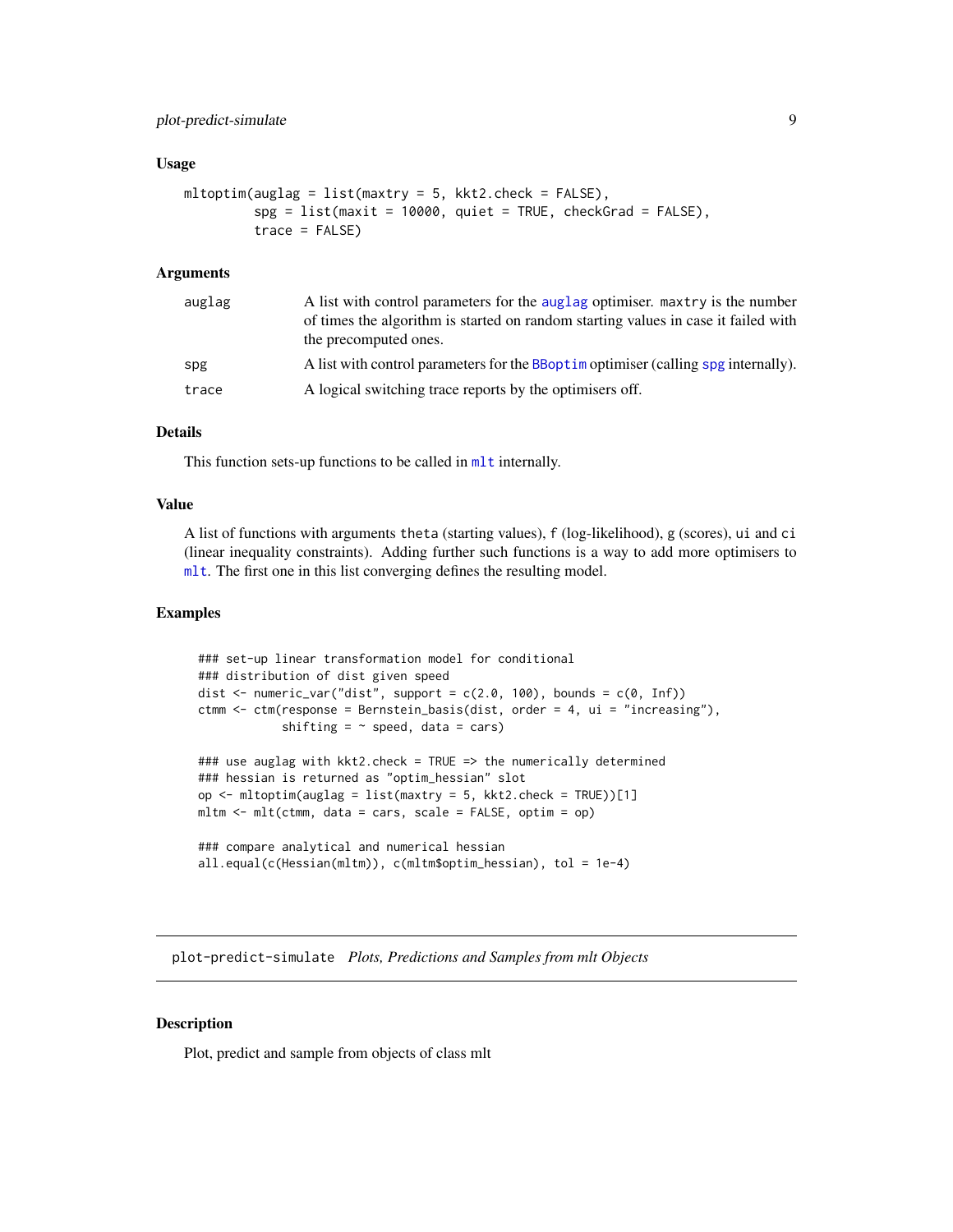#### Usage

```
## S3 method for class 'ctm'
plot(x, newdata, type = c("distribution", "survivor", "density",
     "logdensity", "hazard", "loghazard", "cumhazard", "logcumhazard", "odds",
     "logodds", "quantile", "trafo"),
     q = NULL, prob = 1:(K - 1) / K, K = 50, col = rgb(.1, .1, .1, .1), lty = 1,
     add = FALSE, ...)## S3 method for class 'mlt'
plot(x, \ldots)## S3 method for class 'ctm'
predict(object, newdata, type = c("trafo", "distribution",
        "survivor", "density", "logdensity", "hazard", "loghazard", "cumhazard",
         "logcumhazard", "odds", "logodds", "quantile"),
         terms = c("bresponse", "binteracting", "bshifting"),
         q = NULL, prob = NULL, K = 50, interpolate = FALSE, ...)
## S3 method for class 'mlt'
predict(object, newdata = object$data, ...)
## S3 method for class 'ctm'
simulate(object, nsim = 1, seed = NULL, newdata, K = 50, q = NULL,
         interpolate = FALSE, bysim = TRUE, ...## S3 method for class 'mlt'
simulate(object, nsim = 1, seed = NULL, newdata = object$data, bysim = TRUE, ...)
```
#### Arguments

| object      | a fitted conditional transformation model as returned by mlt or an unfitted con-<br>ditional transformation model as returned by ctm        |
|-------------|---------------------------------------------------------------------------------------------------------------------------------------------|
| X           | a fitted conditional transformation model as returned by mlt                                                                                |
| newdata     | an optional data frame of observations                                                                                                      |
| type        | type of prediction or plot to generate                                                                                                      |
| q           | quantiles at which to evaluate the model                                                                                                    |
| prob        | probabilities for the evaluation of the quantile function $(type = "quantile")$                                                             |
| terms       | terms to evaluate for the predictions, corresponds to the argument response,<br>interacting and shifting in ctm                             |
| K           | number of grid points to generate (in the absence of q)                                                                                     |
| col         | color for the lines to plot                                                                                                                 |
| lty         | line type for the lines to plot                                                                                                             |
| add         | logical indicating if a new plot shall be generated (the default)                                                                           |
| interpolate | logical indicating if quantiles shall be interpolated linearily. This unnecessary<br>option is no longer implemented (starting with 1.2-1). |
| nsim        | number of samples to generate                                                                                                               |
| seed        | optional seed for the random number generator                                                                                               |

<span id="page-9-0"></span>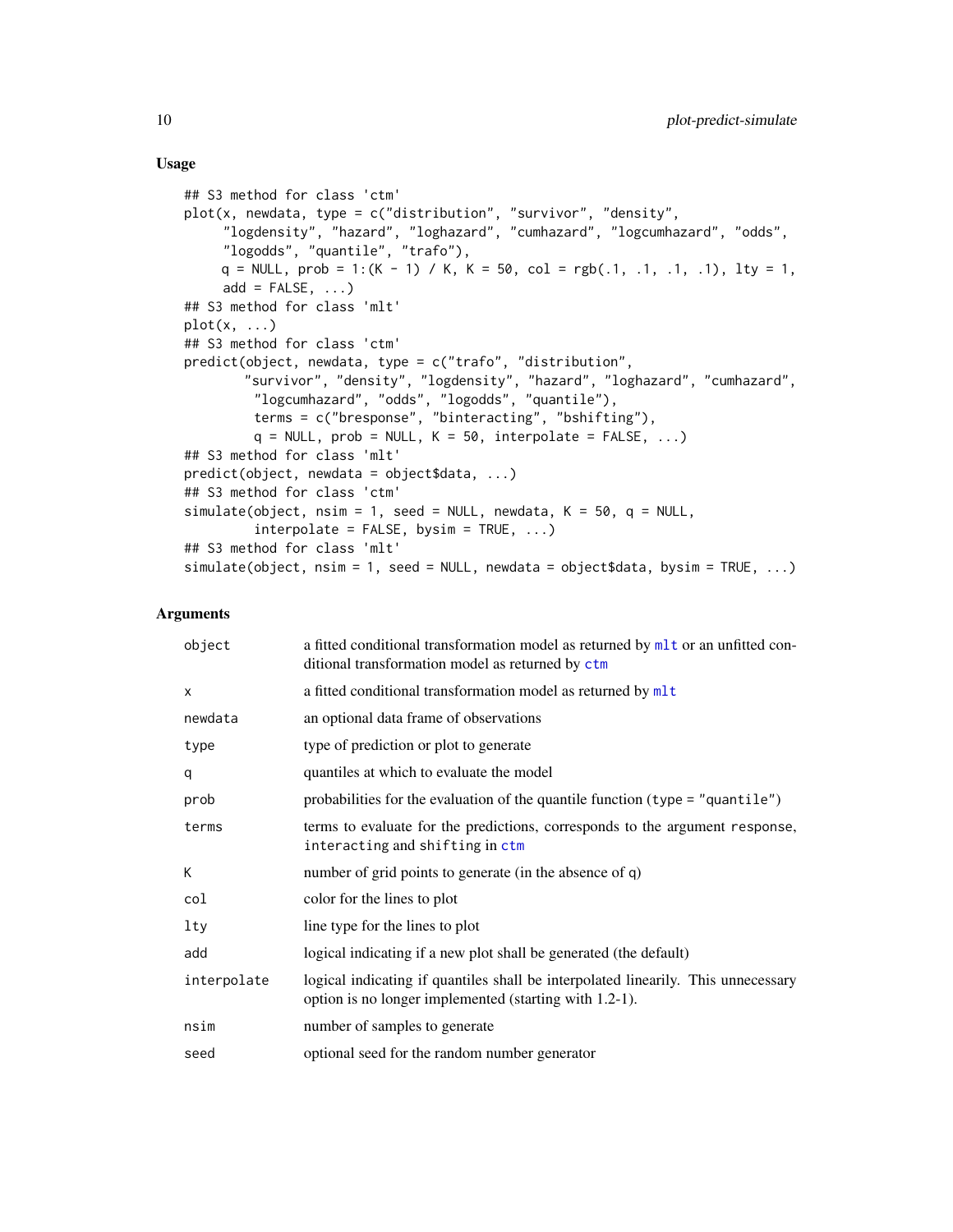<span id="page-10-0"></span>

| bysim     | logical, if TRUE a list with nsime lements is returned, each element is of length<br>nrow(newdata) and contains one sample from the conditional distribution for<br>each row of newdata. If FALSE, a list of length nrow (newdata) is returned, its<br>ith element of length nsim contains nsim samples from the conditional distribu-<br>tion given newdata $[i,].$ |
|-----------|----------------------------------------------------------------------------------------------------------------------------------------------------------------------------------------------------------------------------------------------------------------------------------------------------------------------------------------------------------------------|
| $\ddotsc$ | additional arguments                                                                                                                                                                                                                                                                                                                                                 |

#### Details

plot evaluates the transformation function over a grid of q values for all observations in newdata and plots these functions (according to type). predict evaluates the transformation function over a grid of q values for all observations in newdata and returns the result as a matrix (where \_columns\_ correspond to \_rows\_ in newdata, see examples). Lack of type = "mean" is a feature and not a bug.

Argument type defines the scale of the plots or predictions: type = "distribution" means the cumulative distribution function, type = "survivor" is the survivor function (one minus distribution function), type = "density" the absolute continuous or discrete density (depending on the response), type = "hazard", type = "cumhazard", and type = "odds" refers to the hazard (absolute continuous or discrete), cumulative hazard (defined as minus log-survivor function in both the absolute continuous and discrete cases), and odds (distribution divided by survivor) functions. The quantile function can be evaluated for probabilities prob by type = "quantile".

Note that the predict method for ctm objects requires all model coefficients to be specified in this unfitted model. simulate draws samples from object by numerical inversion of the quantile function.

Note that offsets are ALWAYS IGNORED when computing predictions. If you want the methods to pay attention to offsets, specify them as a variable in the model with fixed regression coefficient using the fixed argument in [mlt](#page-4-1).

More examples can be found in Hothorn (2018).

#### References

Torsten Hothorn (2020), Most Likely Transformations: The mlt Package, *Journal of Statistical Software*, 92(1), 1–68, [doi:10.18637/jss.v092.i01](https://doi.org/10.18637/jss.v092.i01)

#### Examples

```
library("survival")
op <- options(digits = 2)
### GBSG2 dataset
data("GBSG2", package = "TH.data")
### right-censored response
GBSG2$y <- with(GBSG2, Surv(time, cens))
### define Bernstein(log(time)) parameterisation
### of transformation function. The response
### is bounded (log(0) doesn't work, so we use log(1))
### support defines the support of the Bernstein polynomial
```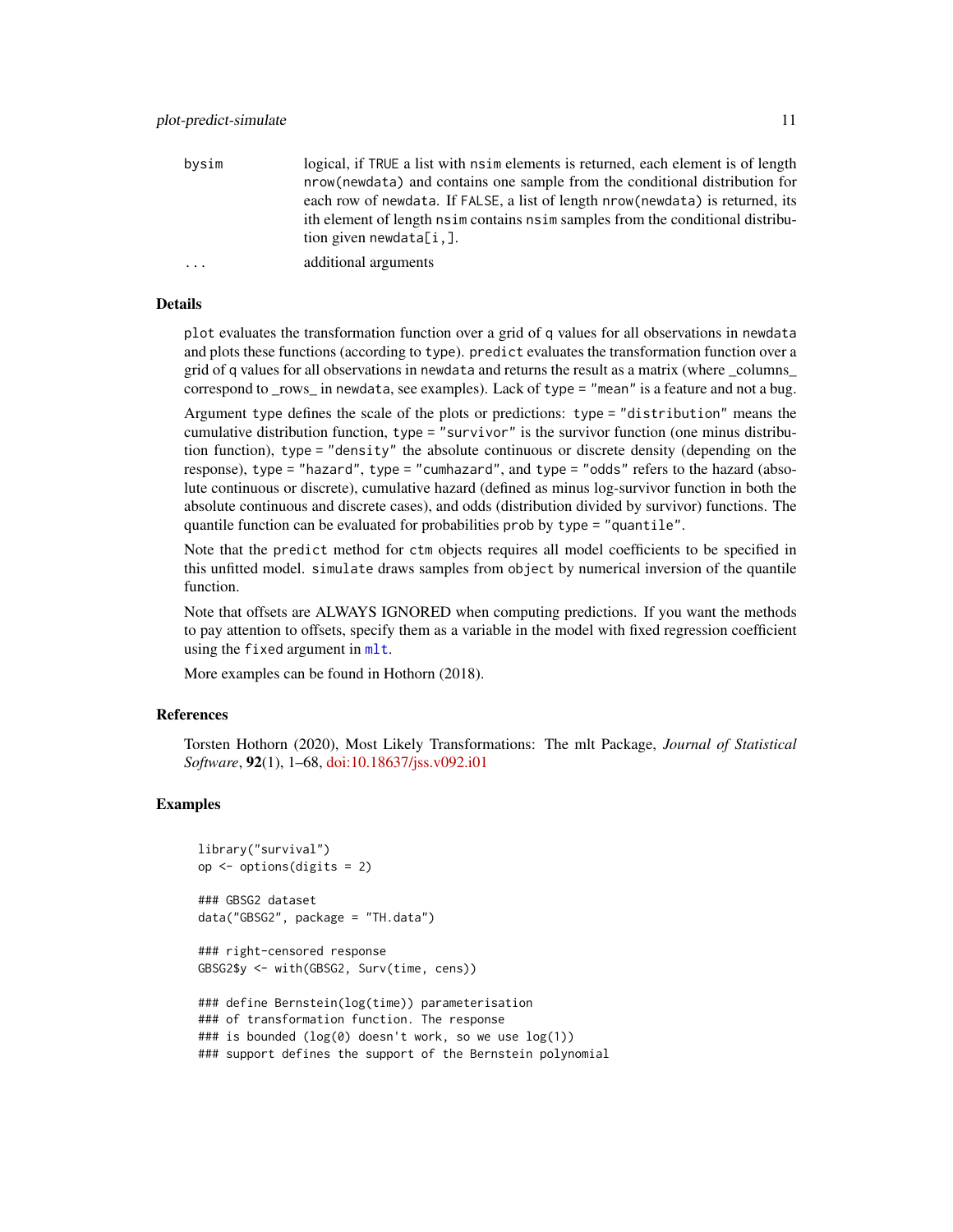```
### and add can be used to make the grid wider (see below)
rvar \leq numeric_var("y", bounds = c(\emptyset, Inf),
                    support = c(100, 2000))
rb <- Bernstein_basis(rvar, order = 6, ui = "increasing")
### dummy coding of menopausal status
hb \leq as.basis(\leq 0 + menostat, data = GBSG2)
### treatment contrast of hormonal treatment
xb \leq as.basis(\sim horTh, data = GBSG2, remove_interestive = TRUE)### set-up and fit Cox model, stratified by menopausal status
m \le ctm(rb, interacting = hb, shifting = xb, todistr = "MinExtrVal")
fm \leq mlt(m, data = GBSG2)### generate grid for all three variables
### note that the response grid ranges between 1 (bounds[1])
### and 2000 (support[2])
(d <- mkgrid(m, n = 10))
### data.frame of menopausal status and treatment
nd <- do.call("expand.grid", d[-1])
### plot model on different scales, for all four combinations
### of menopausal status and hormonal treatment
typ <- c("distribution", "survivor", "density", "hazard",
         "cumhazard", "odds")
layout(matrix(1:6, nrow = 2))
nl <- sapply(typ, function(tp)
    ### K = 500 makes densities and hazards smooth
    plot(fm, newdata = nd, type = tp, col = 1:nrow(nd), K = 500)legend("topleft", lty = 1, col = 1:nrow(nd),
      legend = do-call("paste", nd), bty = "n")### plot calls predict, which generates a grid with K = 50### response values
### note that a K x nrow(newdata) matrix is returned
### (for reasons explained in the next example)
predict(fm, newdata = nd, type = "survivor")
### newdata can take a list, and evaluates the survivor
### function on the grid defined by newdata
### using a linear array model formulation and is
### extremely efficient (wrt computing time and memory)
### d[1] (the response grid) varies fastest
### => the first dimension of predict() is always the response,
### not the dimension of the predictor variables (like one
### might expect)
predict(fm, newdata = d, type = "survivor")### owing to this structure, the result can be quickly stored in
### a data frame as follows
cd <- do.call("expand.grid", d)
cd$surv < -c(S < - predict(fm, newdata = d, type = "survivor"))### works for distribution functions
```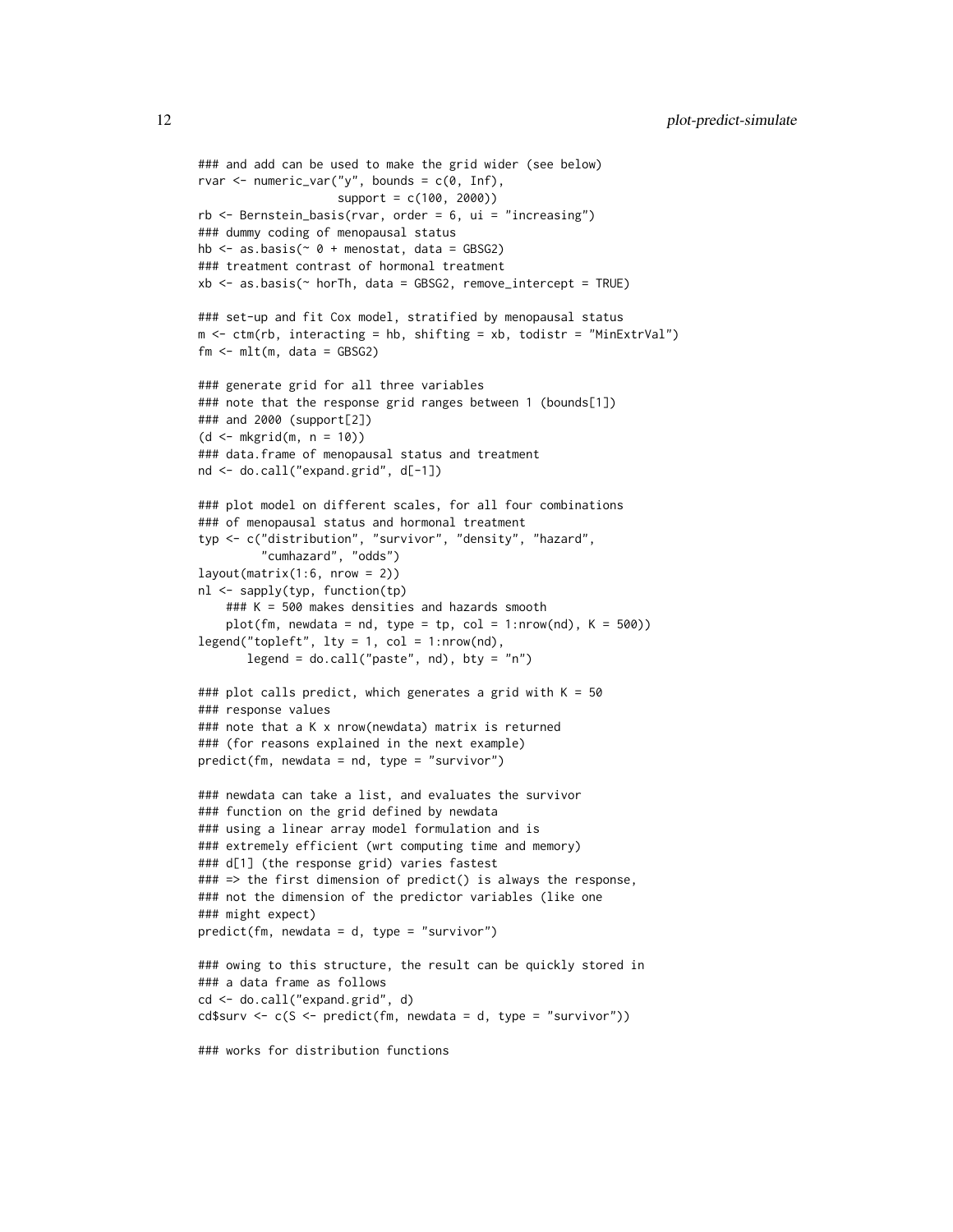```
all.equal(1 - S, predict(fm, newdata = d, type = "distribution"))
### cumulative hazard functions
all.equal(-log(S), predict(fm, newdata = d, type = "cumhazard"))
### log-cumulative hazard functions (= trafo, for Cox models)
all.equal(log(-log(S)), predict(fm, newdata = d, type = "logcumhazard"))
all.equal(log(-log(S)), predict(fm, newdata = d, type = "trafo"))
### densities, hazards, or odds functions
predict(fm, newdata = d, type = "density")
predict(fm, newdata = d, type = "hazard")
predict(fm, newdata = d, type = "odds")
### and quantiles (10 and 20%)
predict(fm, newdata = d[-1], type = "quantile", prob = 1:2 / 10)
### note that some quantiles are only defined as intervals
### (> 2000, in this case). Intervals are returned as an "response"
### object, see ?R. Unfortunately, these can't be stored as array, so
### a data.frame is returned where the quantile varies first
p \leftarrow c(list(prob = 1:9/10), d[-1])np <- do.call("expand.grid", p)
(Q \le predict(fm, newdata = d[-1], type = "quantile", prob = 1:9 / 10))
np$Q < -Qnp
### simulating from the model works by inverting the distribution
### function; some obs are right-censored at 2000
(s \leq s \in simulate(fm, newdata = nd, nsim = 3))
### convert to Surv
sapply(s, as.Surv)
### generate 3 parametric bootstrap samples from the model
tmp <- GBSG2[, c("menostat", "horTh")]
s \leq - \sin(1) s imulate(fm, newdata = tmp, nsim = 3)
### refit the model using the simulated response
lapply(s, function(y) {
  tmp\y <- y
  coef(mlt(m, data = tmp))
})
options(op)
```
R *Response Variables*

#### Description

Represent a possibly censored or truncated response variable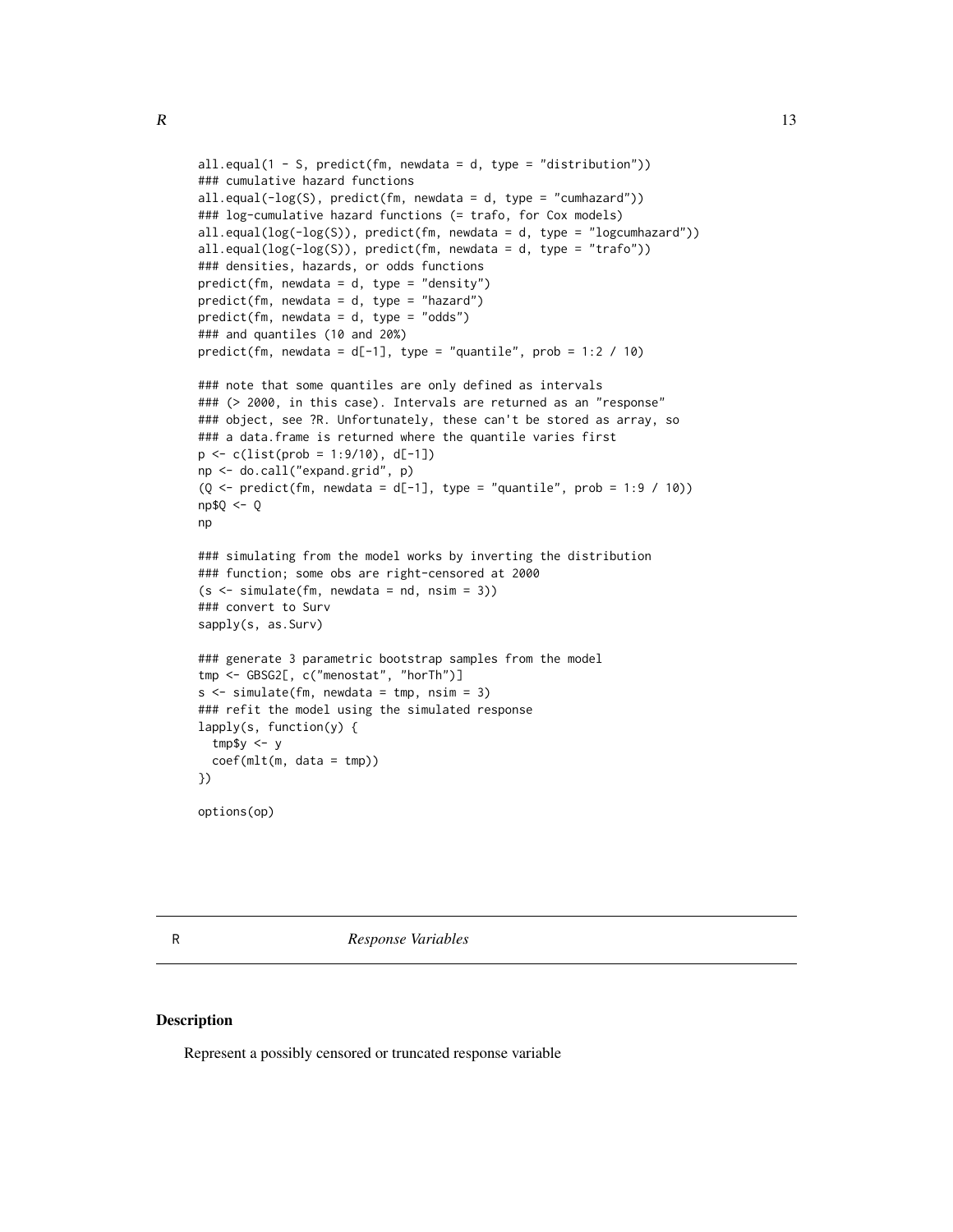#### Usage

```
R(object, ...)
## S3 method for class 'numeric'
R(object = NA, cleft = NA, cright = NA,
   tleft = NA, tright = NA, tol = sqrt(.Machine$double.eps),
   as.R.ordered = FALSE, as.R.interval = FALSE, \ldots)
## S3 method for class 'ordered'
R(object, cleft = NA, criight = NA, ...)## S3 method for class 'integer'
R(object, cleft = NA, criight = NA, bounds = c(min(object), Inf), ...## S3 method for class 'factor'
R(object, ...)
## S3 method for class 'Surv'
R(object, as.R.ordered = FALSE, ...)as.Surv(object)
## S3 method for class 'response'
as.Surv(object)
## S3 method for class 'response'
as.double(x, \ldots)
```
#### Arguments

| object        | A vector of (conceptually) exact measurements or an object of class response<br>(for as. Surv) or a list.                                                                                                                     |
|---------------|-------------------------------------------------------------------------------------------------------------------------------------------------------------------------------------------------------------------------------|
| X             | same as object.                                                                                                                                                                                                               |
| cleft         | A vector of left borders of censored measurements                                                                                                                                                                             |
| cright        | A vector of right borders of censored measurements                                                                                                                                                                            |
| tleft         | A vector of left truncations                                                                                                                                                                                                  |
| tright        | A vector of right truncations                                                                                                                                                                                                 |
| tol           | Tolerance for checking if $cleft <$ cright                                                                                                                                                                                    |
| bounds        | Range of possible values for integers                                                                                                                                                                                         |
| as.R.ordered  | logical, should numeric responses or right-censored (and possible left-truncated<br>survival) times be coded as ordered factor? This leads to a parameterisation<br>allowing to maximise the nonparametric maximum likelihood |
| as.R.interval | logical, should numeric responses be coded for the nonparametric maximum<br>likelihood                                                                                                                                        |
| .             | other arguments, ignored except for tleft and tright to R. ordered and R. integer                                                                                                                                             |

#### Details

R is basically an extention of [Surv](#page-0-0) for the representation of arbitrarily censored or truncated measurements at any scale. The storage.mode of object determines if models are fitted by the discrete likelihood (integers or factors) or the continuous likelihood (log-density for numeric objects). Interval-censoring is given by intervals (cleft, cright], also for integers and factors (see example below). Left- and right-truncation can be defined by the tleft and tright arguments. Existing

<span id="page-13-0"></span>14 R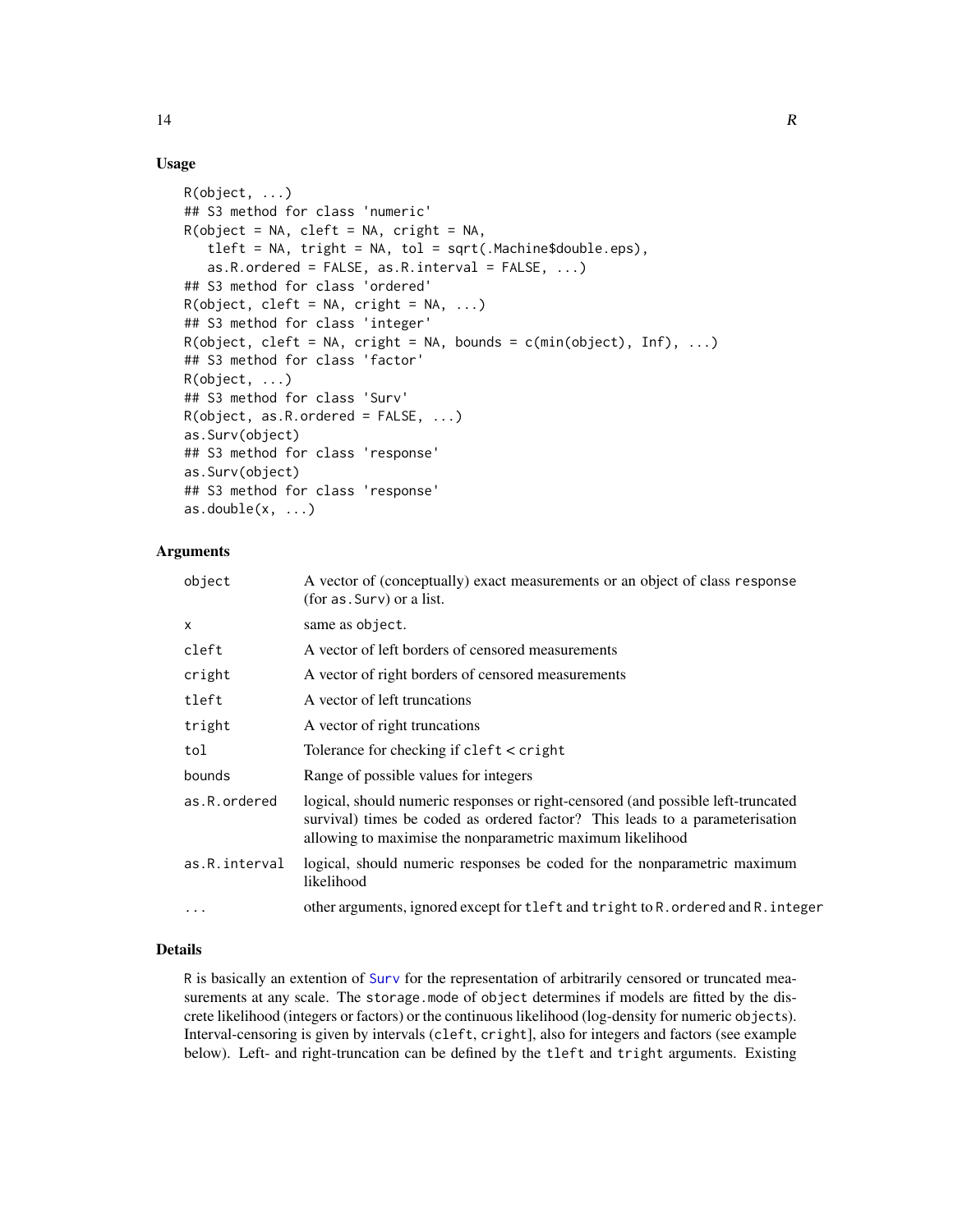Surv objects can be converted using  $R(Surv(...))\$  and, in some cases, an as. Surv() method exists for representing response objects as Surv objects.

R applied to a list calls R for each of the list elements and returns a joint object.

More examples can be found in Hothorn (2018) and in vignette("tram", package = "tram").

#### References

Torsten Hothorn (2020), Most Likely Transformations: The mlt Package, *Journal of Statistical Software*, 92(1), 1–68, [doi:10.18637/jss.v092.i01](https://doi.org/10.18637/jss.v092.i01)

#### Examples

```
library("survival")
```

```
### randomly right-censored continuous observations
time \leq as.double(1:9)
event <- rep(c(FALSE, TRUE), length = length(time))
```

```
Surv(time, event)
R(Surv(time, event))
```

```
### right-censoring, left-truncation
ltm <- 1:9 / 10
Surv(ltm, time, event)
R(Surv(ltm, time, event))
```

```
### interval-censoring
Surv(ltm, time, type = "interval2")
R(Surv(ltm, time, type = "interval2"))
```

```
### interval-censoring, left/right-truncation
lc \leftarrow as.double(1:4)lt < -c(NA, NA, 7, 8)rt <- c(NA, 9, NA, 10)
x \leq -c(3, NA, NA, NA)rc \leftarrow as.double(11:14)R(x, \text{ cleft} = 1t, \text{ cright} = rt)as.Surv(R(x, cleft = lt, cright = rt))R(x, tleft = 1, cleft = 1t, criight = rt)R(x, tleft = 1, cleft = 1t, cright = rt, tright = 15)R(x, tleft = lc, cleft = lt, cright = rt, tright = rc)
```

```
### discrete observations: counts
x < -0.9R(x)### partially interval-censored counts
rx < -c(rep(NA, 6), rep(15L, 4))R(x, crit) = rx)
```

```
### ordered factor
x \leq g1(5, 2, labels = LETTERS[1:5], ordered = TRUE)
```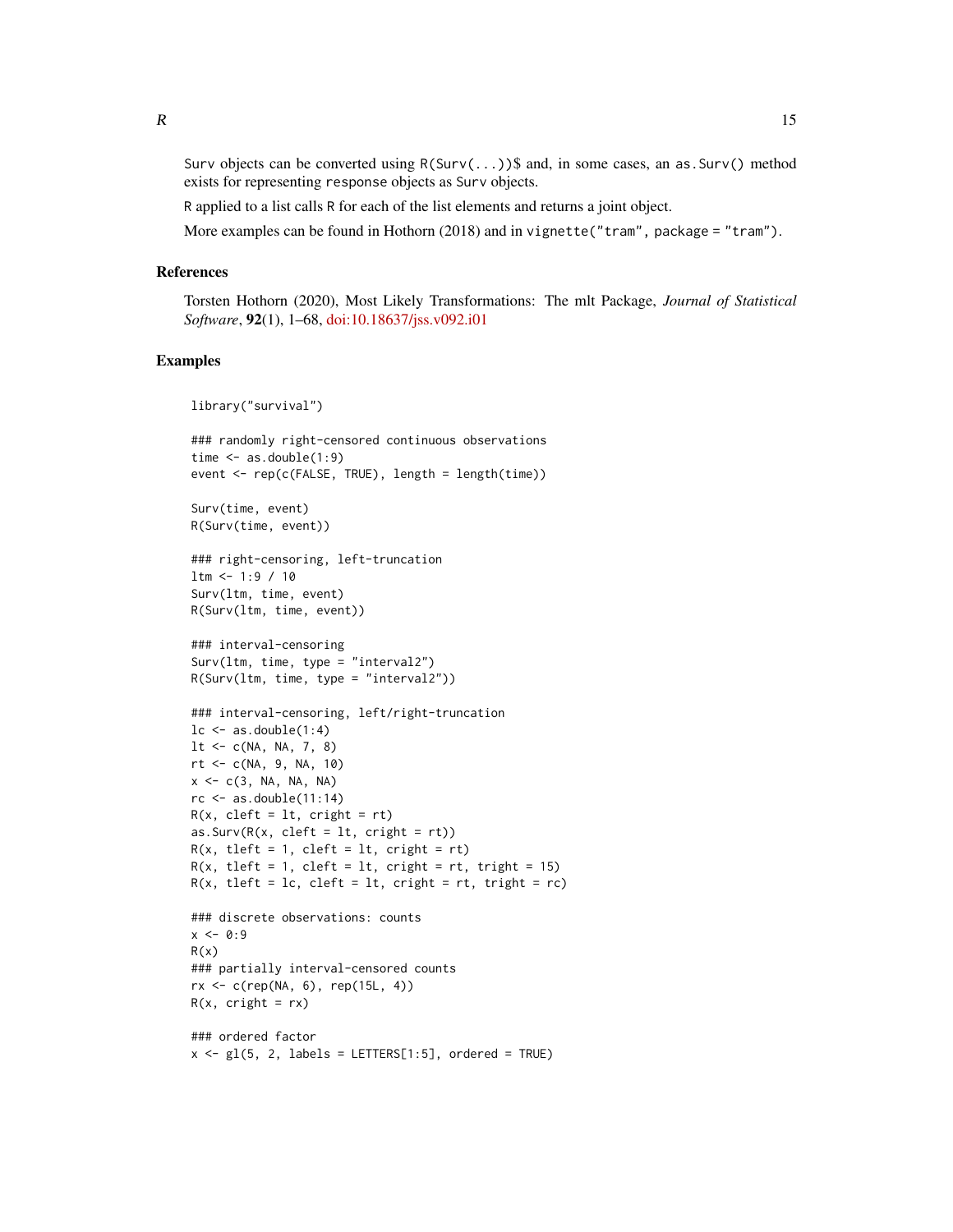```
R(x)### interval-censoring (ie, observations can have multiple levels)
lx <- ordered(c("A", "A", "B", "C", "D", "E"),
             levels = LETTERS[1:5], labels = LETTERS[1:5])
rx <- ordered(c("B", "D", "E", "D", "D", "E"),
             levels = LETTERS[1:5], labels = LETTERS[1:5])
R(rx, cleft = 1x, cright = rx)### facilitate nonparametric maximum likelihood
(y <- round(runif(10), 1))
R(y, as.R.ordered = TRUE)
```
R(Surv(time, event), as.R.ordered = TRUE) R(Surv(ltm, time, event), as.R.ordered = TRUE)